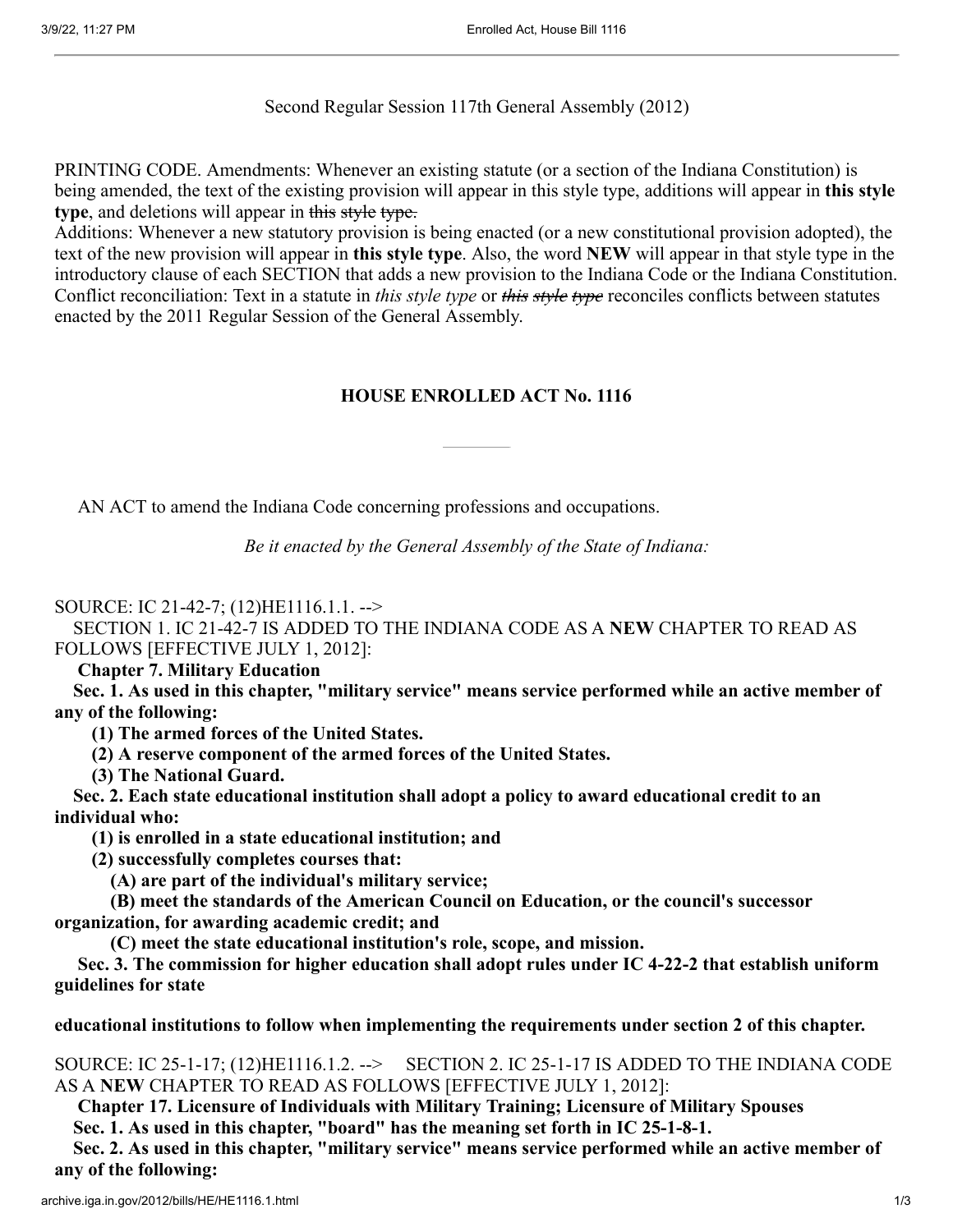**(1) The armed forces of the United States.**

**(2) A reserve component of the armed forces of the United States.**

**(3) The National Guard.**

**Sec. 3. As used in this chapter, "military spouse" means the husband or wife of an individual who is a member of the armed forces of the United States.**

**Sec. 4. Notwithstanding any other law, a board shall issue a license, certificate, registration, or permit to a military service applicant to allow the applicant to practice the applicant's occupation in Indiana if, upon application to a licensing board, the applicant satisfies the following conditions:**

**(1) Has:**

**(A) completed a military program of training;**

**(B) been awarded a military occupational specialty; and**

**(C) performed in that occupational specialty;**

**at a level that is substantially equivalent to or exceeds the academic or experience requirements for a license, certificate, registration, or permit of the board from which the applicant is seeking licensure, certification, registration, or a permit.**

**(2) Has engaged in the active practice of the occupation for which the person is seeking a license, certificate, registration, or permit from the board for at least two (2) of the five (5) years preceding the date of the application under this section.**

**(3) Has not committed any act in any jurisdiction that would have constituted grounds for refusal, suspension, or revocation of a license, certificate, registration, or permit to practice that occupation in Indiana at the time the act was committed.**

**(4) Pays the fees required by the board from which the applicant is seeking licensure, certification, registration, or a**

**permit.**

**Sec. 5. Notwithstanding any other law, a board shall issue a license, certificate, registration, or permit to a military spouse to allow the military spouse to practice the military spouse's occupation in Indiana if, upon application to the board, the military spouse satisfies the following conditions:**

**(1) Holds a current license, certification, registration, or permit from another jurisdiction, and that jurisdiction's requirements for a license, certificate, registration, or permit are substantially equivalent to or exceed the requirements for a license, certificate, registration, or permit of the board from which the** applicant is seeking licensure, certification, registration, or a permit.

**(2) Can demonstrate competency in the occupation through methods as determined by the board, including having completed continuing education units or having had recent experience for at least two (2) of the five (5) years preceding the date of the application under this section.**

**(3) Has not committed any act in any jurisdiction that would have constituted grounds for refusal, suspension, or revocation of a license, certificate, registration, or permit to practice that occupation in Indiana at the time the act was committed.**

**(4) Is in good standing and has not been disciplined by the agency that has jurisdiction to issue the license, certification, registration, or permit.**

**(5) Pays any fees required by the occupational licensing board for which the applicant is seeking licensure, certification, registration, or a permit.**

**Sec. 6. (a) All relevant experience of a:**

**(1) military service member in the discharge of official duties; or**

**(2) military spouse, including full-time and part-time experience, regardless of whether in a paid or volunteer capacity;**

**must be credited in the calculation of years of practice in an occupation as required under section 4 or 5 of this chapter.**

**(b) In determining if a military service member substantially meets the academic requirements for a license, certificate, registration, or permit issued by a board, the board shall consider the recommendations in the Guide to the Evaluation of Educational Experiences in the Armed Services published by the**